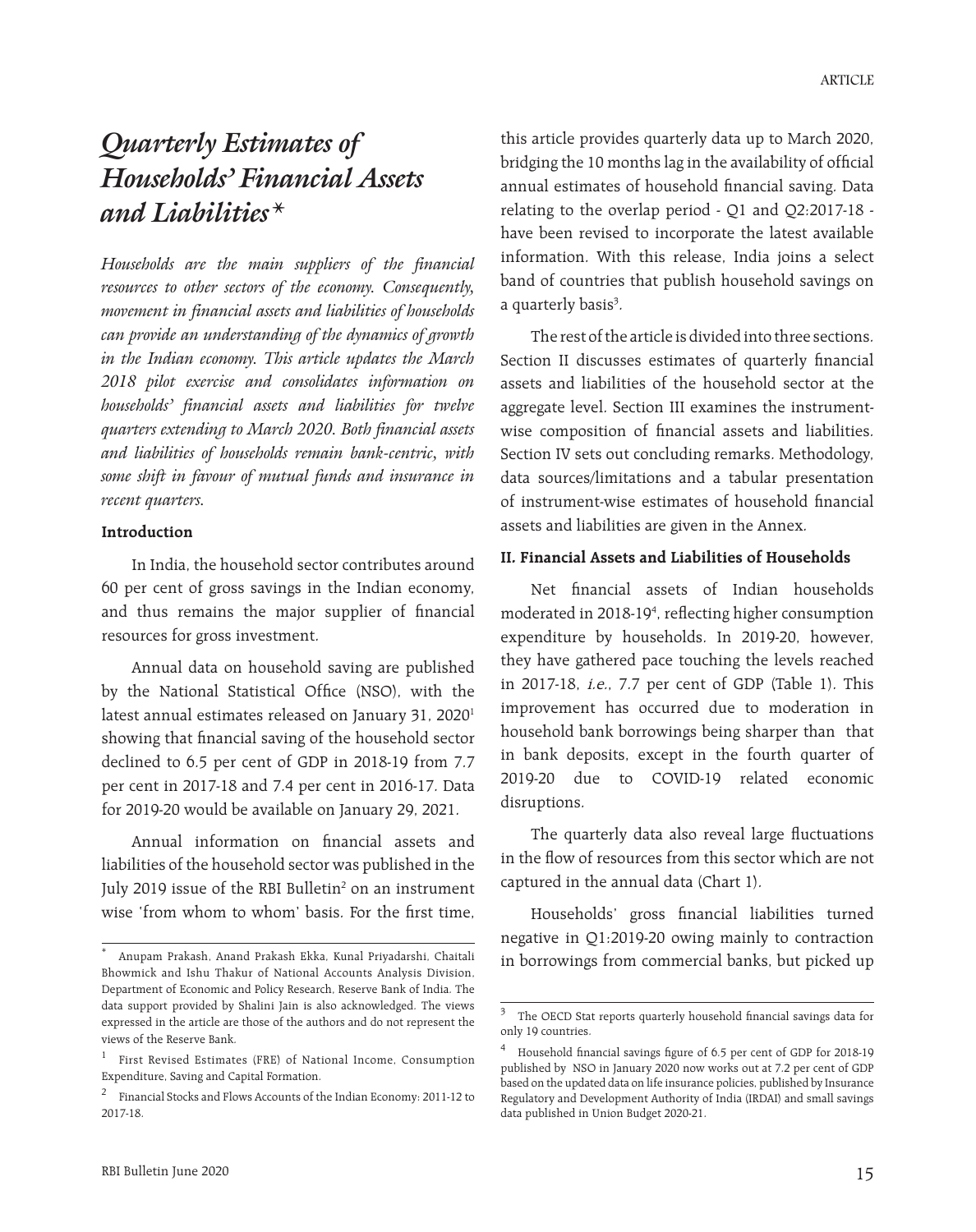|                            |       |                |         |                  |        |       |                |                |                  |        |          |                |                                    |                | (Amount in K lakh crore) |
|----------------------------|-------|----------------|---------|------------------|--------|-------|----------------|----------------|------------------|--------|----------|----------------|------------------------------------|----------------|--------------------------|
|                            |       |                | 2017-18 |                  |        |       |                | 2018-19        |                  |        |          |                | 2019-20                            |                |                          |
|                            | Q1    | Q <sub>2</sub> | Q3      | Q4               | Annual | Q1    | Q <sub>2</sub> | Q <sub>3</sub> | Q <sub>4</sub>   | Annual | Q1       | Q <sub>2</sub> | Q <sub>3</sub>                     | Q <sub>4</sub> | Annual                   |
| Net Financial Assets (A-B) | 2.78  | 3.59           | 2.48    | 4.45             | 13.29  | 2.76  | 2.29           | 2.13           | 6.56             | 13.73  | 3.48     | 3.68           | 3.36                               | 5.09           | 15.62                    |
|                            | (6.9) | (8.6)          | (5.7)   | (9.7)            | (7.7)  | (6.1) | (4.9)          |                | $(4.4)$ $(13.2)$ | (7.2)  | (7.1)    | (7.5)          | (6.5)                              | (9.6)          | (7.7)                    |
| A. Gross Financial Assets  | 3.85  | 5.77           | 3.42    | 7.56             | 20.60  | 3.58  | 4.82           | 3.52           | 9.31             | 21.23  | 3.31     | 5.06           | 5.52                               | 7.73           | 21.63                    |
|                            | (9.6) | (13.8)         |         | $(7.9)$ $(16.5)$ | (12.0) | (7.9) | (10.4)         |                | $(7.3)$ $(18.8)$ | (11.1) |          |                | $(6.7)$ $(10.3)$ $(10.7)$ $(14.5)$ |                | (10.6)                   |
| B. Financial Liabilities   | 1.08  | 2.18           | 0.94    | 3.11             | 7.31   | 0.83  | 2.53           | 1.38           | 2.75             | 7.50   | $-0.18$  | 1.38           | 2.16                               | 2.64           | 6.01                     |
|                            | (2.7) | (5.2)          | (2.2)   | (6.8)            | (4.2)  | (1.8) | (5.5)          | (2.9)          | (5.6)            | (3.9)  | $(-0.4)$ | (2.8)          | (4.2)                              | (5.0)          | (2.9)                    |

**Table 1: Financial Assets and Liabilities of Households**

(Amount in  $\bar{\bar{\tau}}$  lakh crore)

**Note:** (i) Figures in parenthesis are as per cent to GDP.

(ii) Data for Q1 and Q2:2017-18 stand revised from those published in RBI Bulletin, March 2018. **Source:** Staff calculations.

thereafter and peaked in Q4:2019-20, reflecting apart from the seasonal uptick, higher borrowings induced by COVID-19 related hardships. Several studies show that households tend to save more during a slowdown and income uncertainty [Mody et al., 2012; Chakrabarti et al., 2011; Nahmias, 2010; Levanon and Franco, 2011].

## **III. Instrument-wise Portfolio of Household Financial Assets and Liabilities**

Households allocate their financial assets and liabilities among various instruments involving varying degrees of liquidity and risk. Financial assets



are held in currency, bank deposits, debt securities, mutual funds, insurance, pension funds and small savings. Financial liabilities are primarily held in the form of loans and borrowings from banks, nonbanking financial companies (NBFCs) and housing finance companies (HFCs).

## III.1 Household Assets

Currency and deposits with banks accounted for bulk of total financial assets (66 per cent), followed by insurance funds and mutual funds (Chart 2).

The trends in the composition of outstanding financial assets of households in terms of select

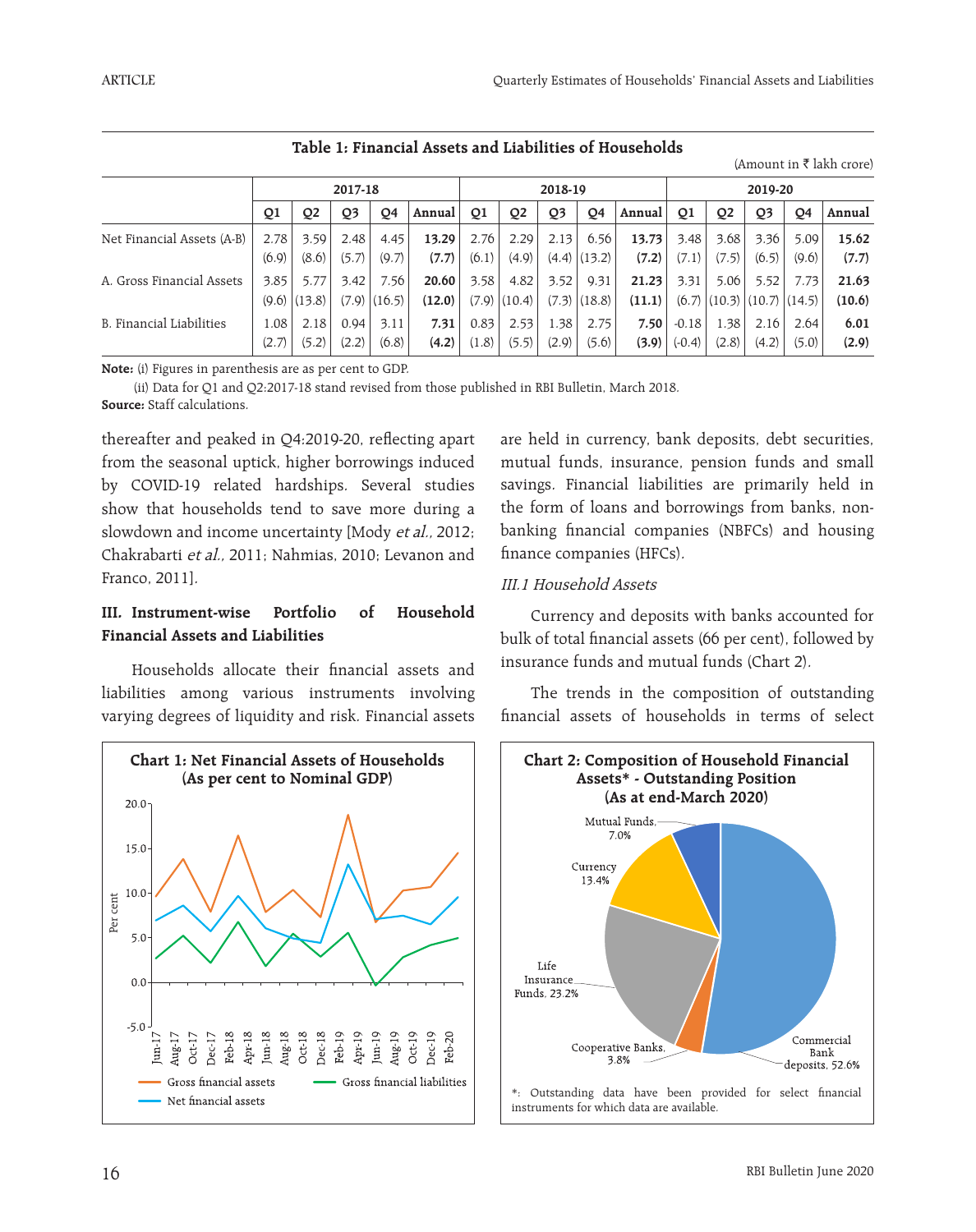instruments, viz., currency, commercial bank deposits, cooperative bank deposits, life insurance funds and mutual funds provide some interesting insights (Annex II; Table 3). Deposits with banks, which had declined persistently starting from Q3:2016-17, recorded an uptick starting from Q4:2018-19 as banks competed aggressively to raise resources, especially private banks (RBI, 2019a). The steady increase in insurance and mutual fund products pointed to a growing appetite for alternative financial instruments. The share of currency in total outstanding assets has broadly remained constant.

A clear seasonal pattern is discernible in at least two financial assets, namely, bank deposits and currency (Chart 3). Deposits with the banking system typically contract in the first quarter and expand in the last quarter of the financial year, while currency holdings of households peak in the first quarter and contract in the second quarter. Banks tend to boost credit delivery and deposit mobilisation in the last

quarter of the financial year, i.e. they window dress<sup>5</sup> to meet the year-end targets $6$  and to improve their asset quality indicators (RBI, 2013b; Rajpathak, 2019).

Currency patterns are associated with festivals, rabi procurement and kharif sowing, and tourism related demand (RBI, 2019c). Moderate seasonality is also seen in insurance products - peaks in the fourth quarter to get income deductions.

#### III.2 Household Liabilities

Borrowings from commercial banks have the highest share in households' financial liabilities. At the end of Q4:2019-20, outstanding loans availed by households from commercial banks accounted for the bulk of their total financial liabilities (75.9 per cent), followed by the HFCs, NBFCs, cooperative banks and credit societies (Chart 4).

Acquisition of financial liabilities also reveals a seasonal pattern; they generally peak during the fourth quarter and then moderate in the first quarter - by and



The Reserve Bank of India (RBI) has imposed, by order dated November 18, 2019, monetary penalty of  $\bar{\tau}$  One crore on Indian Bank for non-compliance with directions issued by RBI on Window-dressing of Balance Sheet and classification and reporting of frauds (RBI, 2019d).

<sup>6</sup> Although SCBs do not have any prescribed credit targets, several banks mention their internal credit growth targets in their respective annual reports.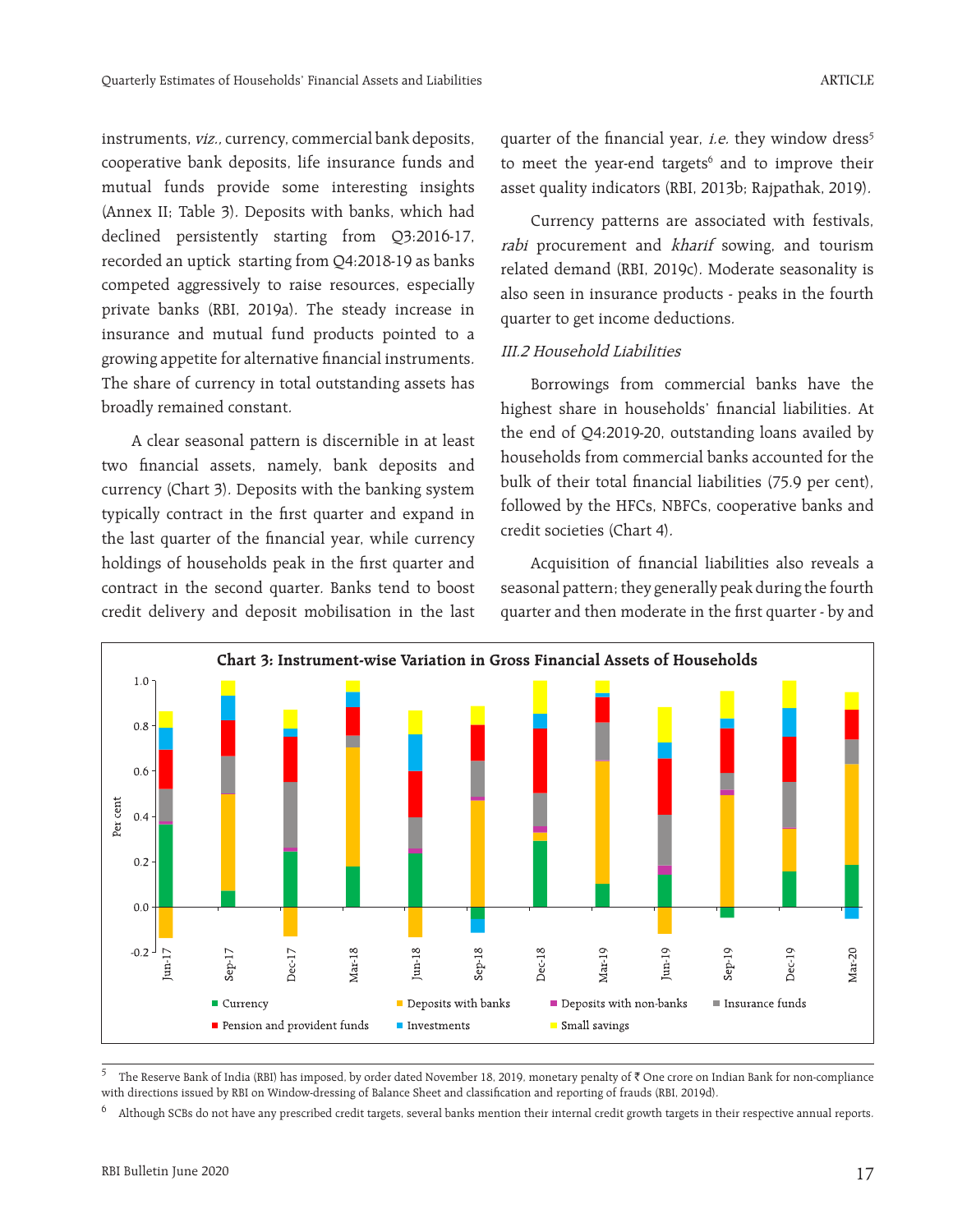

large, an outcome of seasonality in the disbursement of credit by the banking sector, as discussed in the previous section.

Borrowings by households from NBFCs, which contracted during Q3:2018-19 due to the liquidity strains triggered by the Infrastructure Leasing and Financial Services Limited (IL&FS) crisis, rebounded in subsequent quarters (Chart 5). The contraction of loans from HFCs during Q3:2019-20 points to depressed demand for real estate, which is also evident in moderation of real estate housing sales.

Acquisition of liabilities in the form of bank credit contracted to 1.5 per cent of GDP in Q1:2019-20 followed by an uptick in the subsequent quarters of the year. The significant contraction in the households borrowing from the banking sector in Q1:2019-20 caused by the seasonal factors, seems to have got accentuated by uncertainty about future income growth in a slowing economy, and also due to growing risk aversion among banks in view of asset quality concerns.

## **IV. Conclusion**

The household sector is the most sustainable and self-reliant source of financing for the Indian economy. Its role is likely to become critical in the context of the policy effort gathering critical mass to lift the Indian economy from the vice-like grip of a slowdown and, more recently the life-threatening COVID-19 pandemic.

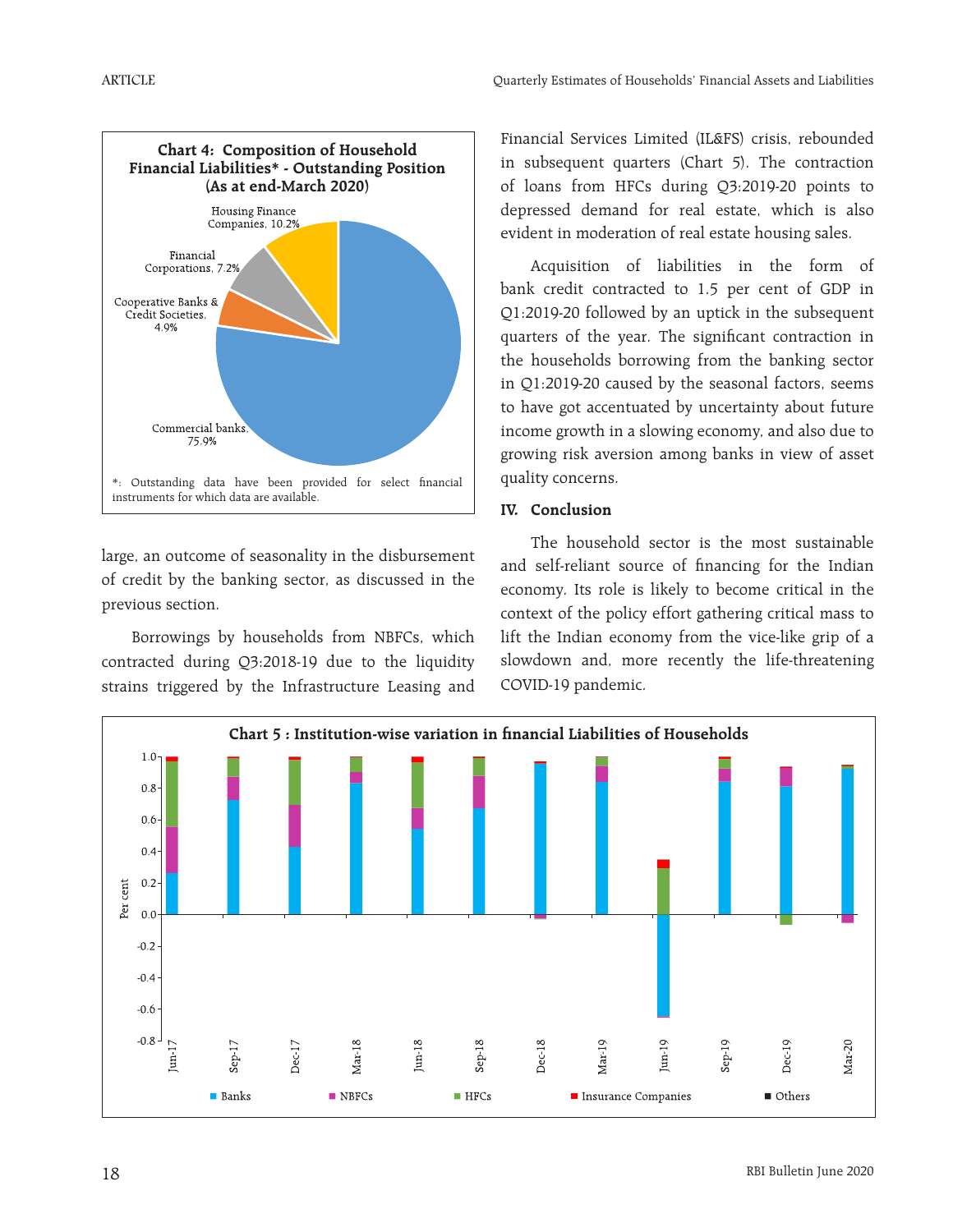Households continue to rely heavily on the banking sector for borrowing and investing their surpluses, although the share of bank deposits in their financial assets has undergone a secular decline. A recent shift is visible in favour of financial assets in mutual funds and insurance. On the liabilities side, a significant decline in the share of borrowings from the banking sector in total liabilities during 2019-20 reflected the economic slowdown and risk aversion of banks. COVID-19 related uncertainties, have resulted in an outflow from mutual funds and a flight to currency holdings.

Going forward, a spike in net financial assets of households is likely in the first quarter of 2020-21 on account of a sharp drop in lockdown induced consumption. Lags in the pickup of economic activity may cause the financial surplus of households to taper off in subsequent quarters. With construction activity at a standstill, there is a possibility of a shift by households from physical to financial assets.

#### **References**

Chakrabarti, Rajashri, Donghoon Lee, Wilbert van der Klaauw, and Basit Zafar (2011), "Household Debt and Saving During The 2007 Recession", NBER Working Paper Series, National Bureau of Economic Research, April 2011.

Das, M. R. (2012), "Window-dressing of Deposits By Banks: Some Truths", Business Standard, September 13, 2012, https://www.thehindubusinessline.com/ money-and-banking/Window-dressing-of-deposits-bybanks-Some-truths/article20505189.ece

FSB (2018), "Financial Crisis and Information Gaps, Second Phase of the G20 Data Gaps Initiative (DGI-2) Third Progress Report" International Monetary Fund and Financial Stability Board.

Government of India (2018), "Report of the Committee on Financial Sector Statistics", Central Statistical Organisation, Ministry of Statistics & Programme and Implementation, Government of India.

Levanon, Gad and Lynn Franco (2011), "The Great Recession and Household Savings", The Conference Board, February 2011.

Mody, Ashoka, Franziska Ohnsorge and Damiano Sandri (2012), "Precautionary Savings in the Great Recession", IMF Working Paper, WP/12/42, February 2012.

Nahmias, Laurent (2010), "The Financial Crisis and Household Savings Behaviour in France", Economic Research – BNP PARIBAS, France.

OECD (2017), "Understanding Financial Accounts", Edited by Peter Van De Ven and Daniele Fano, OECD Publishing, Paris.

Prakash, Anupam, Avdhesh Kumar Shukla, Anand Prakash Ekka and Kunal Priyadarshi (2018), "Quarterly Estimates of Households' Financial Assets and Liabilities", RBI Bulletin, March 2018.

Prakash, Anupam, Avdhesh Kumar Shukla, Anand Prakash Ekka, Kunal Priyadarshi and Chaitali Bhowmick (2019), "Financial Stocks and Flows of the Indian Economy 2011-12 to 2017-18", RBI Bulletin, July 2019.

Rajpathak, Rajashree, Sanjay Singh and Srijashree Sardar (2019), "Seasonality in India's Key Economic Indicators", RBI Bulletin, March 2019.

Rangarajan, C. (2009), "Report of the High Level Committee on Estimation of Savings and Investment", Reserve Bank of India.

RBI (2019a), "Report on Trend and Progress of Banking in India 2018-19", Reserve Bank of India.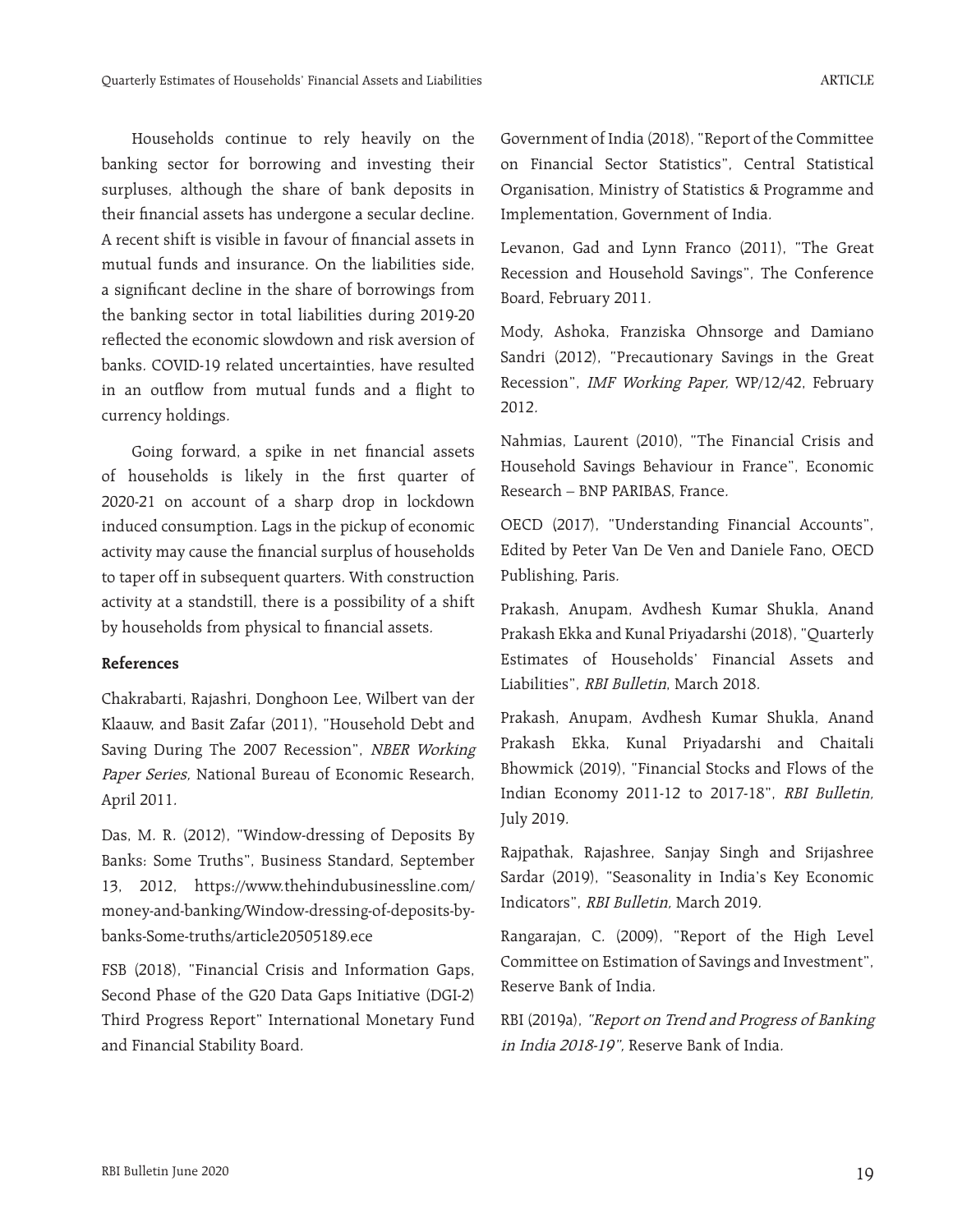\_\_\_ (2013b), "Financial Stability Report", Reserve Bank of India, June, 2013

\_\_\_ (2019c), "Annual Report 2018-19", Reserve Bank of India.

\_\_\_ (2019d), "Reserve Bank of India Imposes Monetary Penalty on Indian Bank", Press Release, Reserve Bank of India, November 20, 2019.

Rebello, Joel (2019), "In Deposit War, Private Sector Banks Win Hands Down", The Economic Time, February 27, 2019, https://economictimes. indiatimes.com/industry/banking/finance/banking/ in-deposit-war-private-banks-win-hands-down/ articleshow/68177391.cms?from=mdr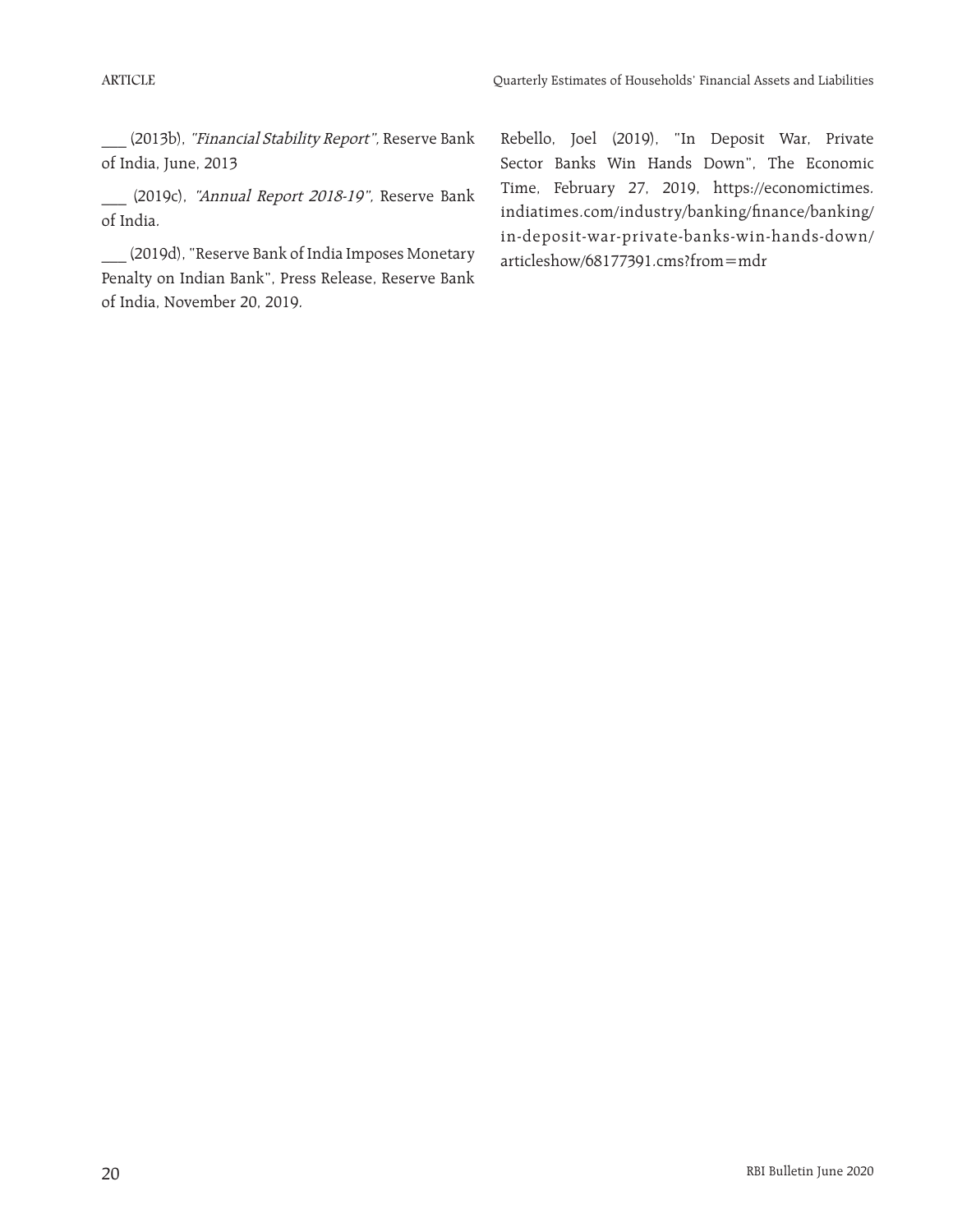### **Annex I Data Sources and Methodology**

From a statistical point of view, it is important to note that data on households are derived from a horizontal balancing procedure (OECD 2017). In this process, data of households are based on information available in counterparty sectors. For example, data of households loan liability are derived from information available from balance sheet of other institutions such as commercial banks, NBFCs, insurance companies, general government sector and non-financial corporates (Table A). This procedure is generally used across countries in the absence of adequate coverage and non-availability of requisite data at regular frequencies from household surveys. As pointed out by the OECD "fully capturing financial and non-financial behavior of households via surveys is not straight forward, whereas counterparty information is usually well defined and well observed" (OECD, 2017).

|                                                            | <b>Financial Assets</b>                                                                                                                                                                                                                              |                                                                                                                                                                                      |
|------------------------------------------------------------|------------------------------------------------------------------------------------------------------------------------------------------------------------------------------------------------------------------------------------------------------|--------------------------------------------------------------------------------------------------------------------------------------------------------------------------------------|
| <b>Instrument</b>                                          | Definition                                                                                                                                                                                                                                           | <b>Assets</b>                                                                                                                                                                        |
| Currency                                                   | Currency issued by the RBI                                                                                                                                                                                                                           | Residual<br>following<br>item<br>estimated<br>Rangrajan (2009)                                                                                                                       |
| Deposits                                                   | Current, saving and time deposits regardless of<br>maturity                                                                                                                                                                                          | Counterpart data from commercial banks,<br>co-operative banks, NBFCs, HFCs, etc.                                                                                                     |
| Debt securities.<br>listed shares,<br>mutual fund<br>units | Debt securities comprise commercial papers,<br>treasury securities, government bonds, publicly<br>issued debentures by financial and non-financial<br>corporates, shares issued by financial and non-<br>financial corporation through public issues | Reports of the Reserve Bank of India<br>and Securities Exchange Board of India.<br>Prospectus and issue related documents                                                            |
| Life insurance                                             | Actuarial reserves and other technical reserves<br>for entitlements relating to individual life<br>insurance policies                                                                                                                                | Data from insurance companies and public<br>disclosure statements                                                                                                                    |
| Pension /<br>provident<br>funds                            | Entitlements relating to funded retirement<br>benefits for government sector and non-<br>government sector employees                                                                                                                                 | Government budget documents, reports of<br>employee provident funds organization,<br>pension fund regulatory and development<br>authority, and other pension provident<br>fund trust |
|                                                            | Liabilities                                                                                                                                                                                                                                          |                                                                                                                                                                                      |
| Loans                                                      | Housing loans, consumer loans, crop loans and<br>business loans from financial institutions, viz.,<br>commercial banks, credit societies, NBFCs, HFCs<br>etc.                                                                                        | Counterparty information reported in<br>various annual and quarterly reports of the<br>Reserve Bank and National Housing Bank                                                        |
| Trade credits                                              | Net trade payables                                                                                                                                                                                                                                   | Reports of non-financial corporate sector                                                                                                                                            |

#### **Table A: Summary of Data Sources for Financial Assets and Liabilities**

Note: In addition to above instruments, Indian households may also own financial assets, viz., financial derivatives, loans and trade credit to trading counterparts, and financial liabilities, viz., trade credit from noncorporate sector. We have not discussed these instruments due to paucity of data.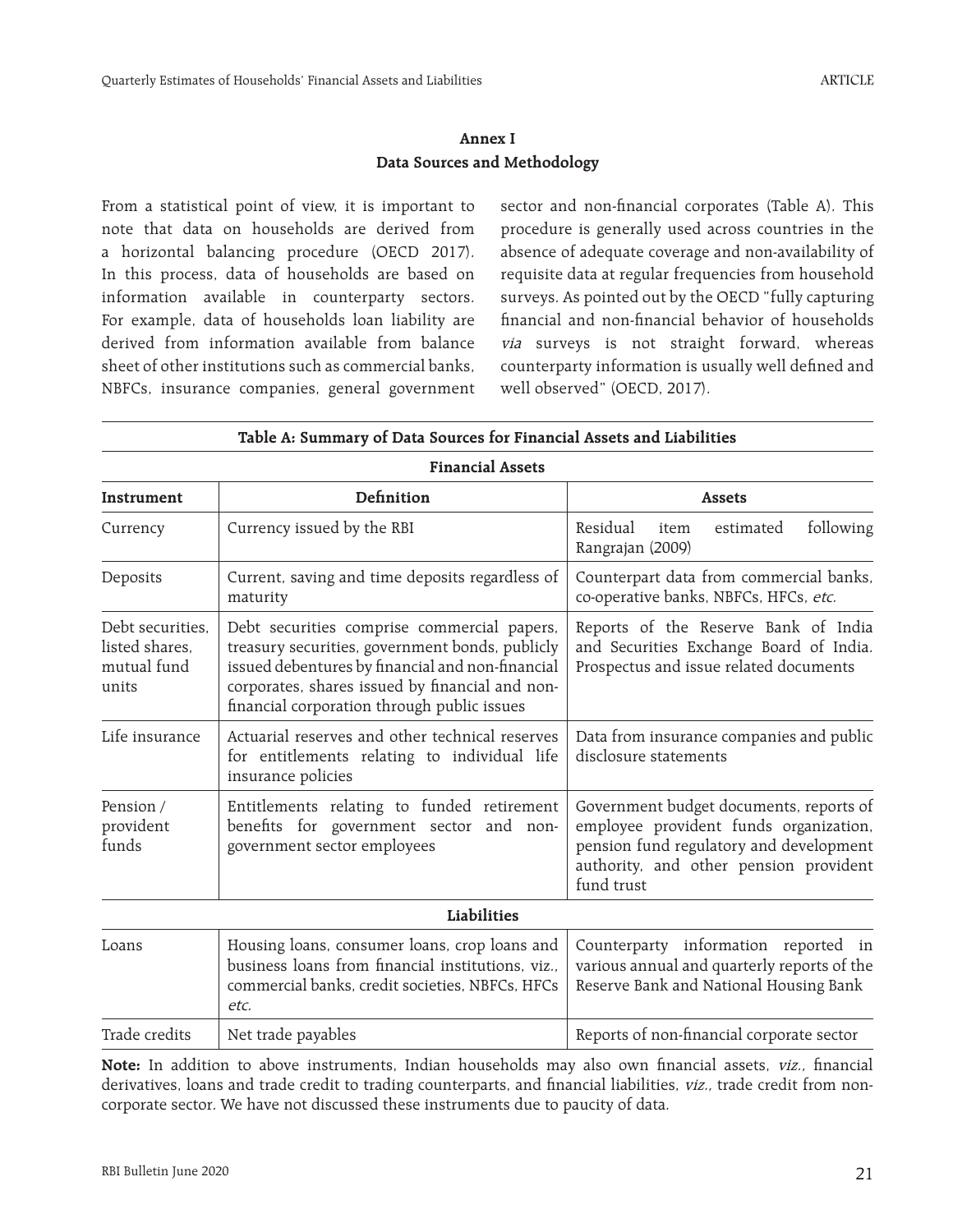| Item                                                        |        |                | 2017-18 |      |        |        |                | 2018-19 |      |        |        |                | 2019-20 |        |        |
|-------------------------------------------------------------|--------|----------------|---------|------|--------|--------|----------------|---------|------|--------|--------|----------------|---------|--------|--------|
|                                                             | Q1     | Q <sub>2</sub> | Q3      | Q4   | Annual | Q1     | Q <sub>2</sub> | Q3      | Q4   | Annual | Q1     | Q <sub>2</sub> | Q3      | Q4     | Annual |
| <b>Gross Financial Assets</b>                               | 9.6    | 13.8           | 7.9     | 16.5 | 12.0   | 7.9    | 10.4           | 7.3     | 18.8 | 11.1   | 6.7    | 10.3           | 10.7    | 14.5   | 10.6   |
| of which:                                                   |        |                |         |      |        |        |                |         |      |        |        |                |         |        |        |
| 1. Total Deposits<br>$(a)+(b)$                              | $-1.6$ | 5.9            | $-1.2$  | 8.6  | 2.9    | $-1.2$ | 6.5            | 0.5     | 10.2 | 4.0    | $-0.7$ | 5.9            | 2.1     | 7.1    | 3.6    |
| <b>Bank Deposits</b><br>(a)                                 | $-1.8$ | 5.9            | $-1.4$  | 8.6  | 2.8    | $-1.4$ | 6.3            | 0.3     | 10.2 | 3.8    | $-1.0$ | 5.6            | 2.0     | 7.2    | 3.4    |
| Commercial<br>i.<br><b>Bank Deposits</b>                    | $-1.5$ | 5.7            | $-1.5$  | 8.6  | 2.8    | $-1.4$ | 6.2            | 0.2     | 9.9  | 3.7    | $-1.1$ | 5.5            | 1.2     | 7.1    | 3.2    |
| Cooperative<br>ii.<br>Banks                                 | $-0.3$ | 0.2            | 0.1     | 0.1  | 0.0    | $-0.1$ | 0.1            | 0.0     | 0.3  | 0.1    | 0.0    | 0.1            | 0.8     | 0.1    | 0.3    |
| (b)<br>Non-Bank<br>Deposits                                 | 0.2    | 0.1            | 0.2     | 0.0  | 0.1    | 0.2    | 0.2            | 0.2     | 0.1  | 0.2    | 0.4    | 0.3            | 0.1     | 0.0    | 0.2    |
| 2. Life Insurance Funds                                     | 1.9    | 2.3            | 3.1     | 0.9  | 2.0    | 1.5    | 2.1            | 1.1     | 3.1  | 1.9    | 2.0    | 0.8            | 2.1     | 1.8    | 1.7    |
| 3. Provident and<br><b>Pension Funds</b><br>(including PPF) | 2.3    | 2.2            | 2.1     | 2.1  | 2.2    | 2.2    | 2.1            | 2.1     | 2.1  | 2.1    | 2.2    | 2.2            | 2.1     | 2.1    | 2.2    |
| 4. Currency                                                 | 4.8    | 1.0            | 2.6     | 3.0  | 2.8    | 2.5    | $-0.7$         | 2.1     | 1.9  | 1.5    | 1.3    | $-0.5$         | 1.7     | 3.0    | 1.4    |
| 5. Investments                                              | 1.3    | 1.5            | 0.4     | 1.1  | 1.1    | 1.7    | $-0.8$         | 0.5     | 0.3  | 0.4    | 0.6    | 0.5            | 1.3     | $-0.8$ | 0.4    |
| of which:                                                   |        |                |         |      |        |        |                |         |      |        |        |                |         |        |        |
| Mutual Funds                                                | 1.2    | 1.3            | 0.0     | 0.8  | 0.8    | 1.5    | $-1.0$         | 0.4     | 0.2  | 0.3    | 0.2    | 0.4            | 1.3     | $-0.9$ | 0.2    |
| 6. Small Savings<br>(excluding PPF)                         | 1.0    | 0.9            | 0.9     | 0.8  | 0.9    | 1.1    | 1.1            | 1.1     | 1.0  | 1.1    | 1.4    | 1.4            | 1.3     | 1.3    | 1.3    |

**Annex II Table 1: Gross Financial Assets of Households**

(As per cent of GDP)

**Source:** Staff calculations.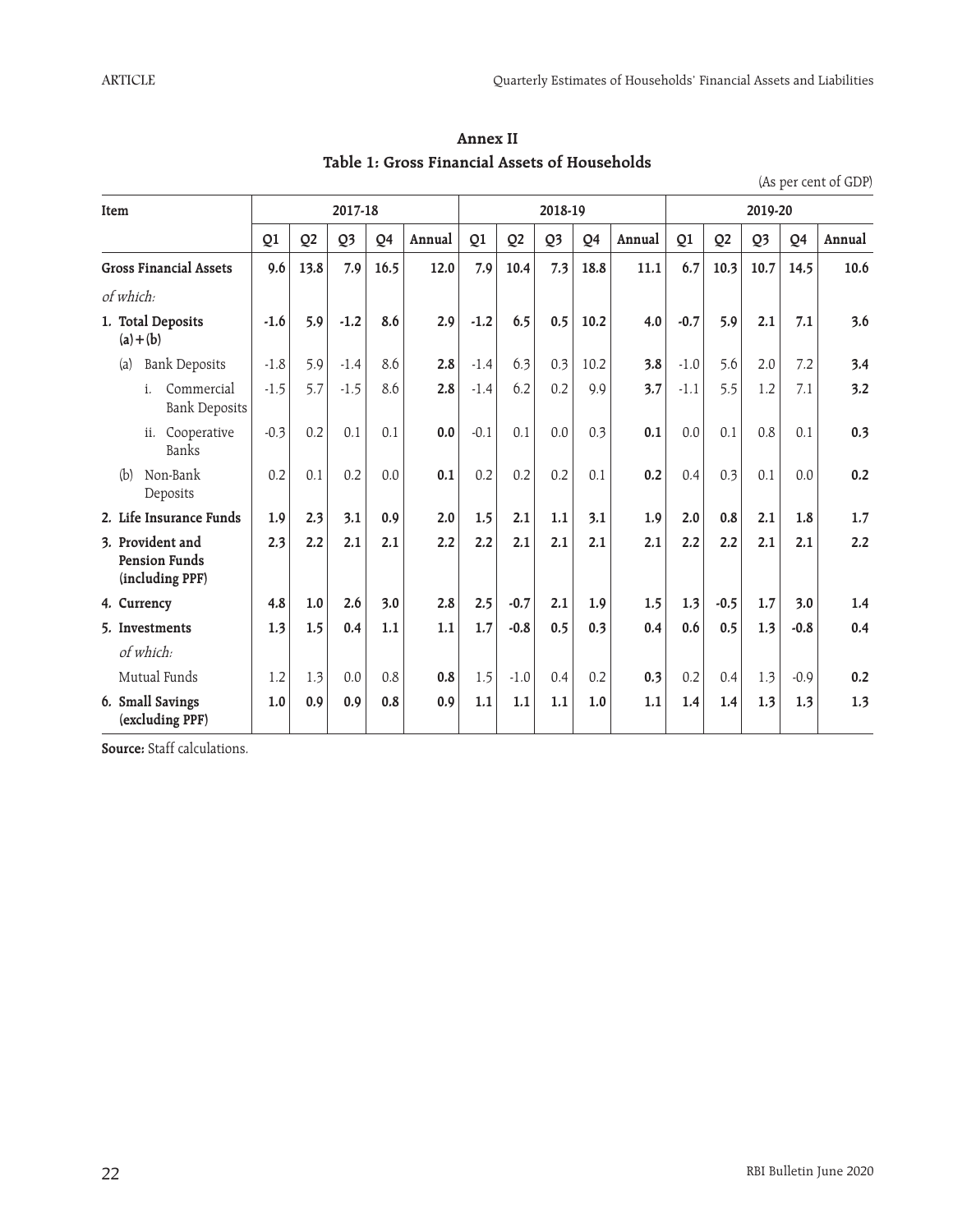(As per cent of GDP)

| Item |          |                                                                          |     |                | 2017-18        |     |        |     |                | 2018-19        |     |        |        |                | 2019-20        |        |        |
|------|----------|--------------------------------------------------------------------------|-----|----------------|----------------|-----|--------|-----|----------------|----------------|-----|--------|--------|----------------|----------------|--------|--------|
|      |          |                                                                          | Q1  | Q <sub>2</sub> | Q <sub>3</sub> | Q4  | Annual | Q1  | Q <sub>2</sub> | Q <sub>3</sub> | Q4  | Annual | Q1     | Q <sub>2</sub> | Q <sub>3</sub> | Q4     | Annual |
|      |          | <b>Gross Financial Liabilities</b>                                       | 2.7 | 5.2            | 2.2            | 6.8 | 4.2    | 1.8 | 5.5            | 2.9            | 5.6 | 3.9    | $-0.4$ | 2.8            | 4.2            | 5.0    | 2.9    |
|      |          | Loans (Borrowings) from                                                  |     |                |                |     |        |     |                |                |     |        |        |                |                |        |        |
|      | $(i+ii)$ | A. Financial Corporations                                                | 2.7 | 5.2            | 2.2            | 6.8 | 4.2    | 1.8 | 5.5            | 2.9            | 5.6 | 3.9    | $-0.4$ | 2.8            | 4.2            | 5.0    | 2.9    |
|      | (i)      | <b>Banking Sector</b>                                                    | 0.7 | 3.8            | 0.9            | 5.7 | 2.8    | 1.0 | 3.7            | 2.9            | 4.7 | 3.1    | $-0.8$ | 2.4            | 3.9            | 0.0    | 1.4    |
|      |          | of which:                                                                |     |                |                |     |        |     |                |                |     |        |        |                |                |        |        |
|      |          | Commercial Banks                                                         | 0.7 | 3.8            | 0.9            | 5.5 | 2.7    | 0.9 | 3.7            | 2.9            | 4.5 | 3.0    | $-1.5$ | 2.3            | 3.4            | 4.9    | 2.3    |
|      |          | (ii) Other Financial<br><b>Institutions</b>                              | 2.0 | 1.4            | 1.2            | 1.1 | 1.4    | 0.8 | 1.8            | $-0.1$         | 0.9 | 0.9    | 0.4    | 0.4            | 0.3            | $-0.2$ | 0.2    |
|      | (a)      | Non-Banking<br>Financial<br>Companies                                    | 0.8 | 0.8            | 0.6            | 0.5 | 0.7    | 0.2 | 1.1            | $-0.1$         | 0.6 | 0.5    | 0.0    | 0.2            | 0.6            | $-0.3$ | 0.1    |
|      | (b)      | Housing Finance<br>Companies                                             | 1.1 | 0.6            | 0.6            | 0.6 | 0.7    | 0.5 | 0.6            | 0.0            | 0.3 | 0.3    | 0.3    | 0.2            | $-0.3$         | 0.1    | 0.1    |
|      | (c)      | Insurance<br>Companies                                                   | 0.1 | 0.1            | 0.0            | 0.0 | 0.1    | 0.1 | 0.1            | 0.0            | 0.0 | 0.0    | 0.1    | 0.0            | 0.0            | 0.0    | 0.0    |
|      |          | B. Non-Financial<br><b>Corporations (Private</b><br>Corporate Business)* | 0.0 | 0.0            | 0.0            | 0.0 | 0.0    | 0.0 | 0.0            | 0.0            | 0.0 | 0.0    | 0.0    | 0.0            | 0.0            | 0.0    | 0.0    |
|      |          | C. General Government*                                                   | 0.0 | 0.0            | 0.0            | 0.0 | 0.0    | 0.0 | 0.0            | 0.0            | 0.0 | 0.0    | 0.0    | 0.0            | 0.0            | 0.0    | 0.0    |

**Table 2: Gross Financial Liabilities of Households** 

\*: Negligible.

**Source:** Staff calculations.